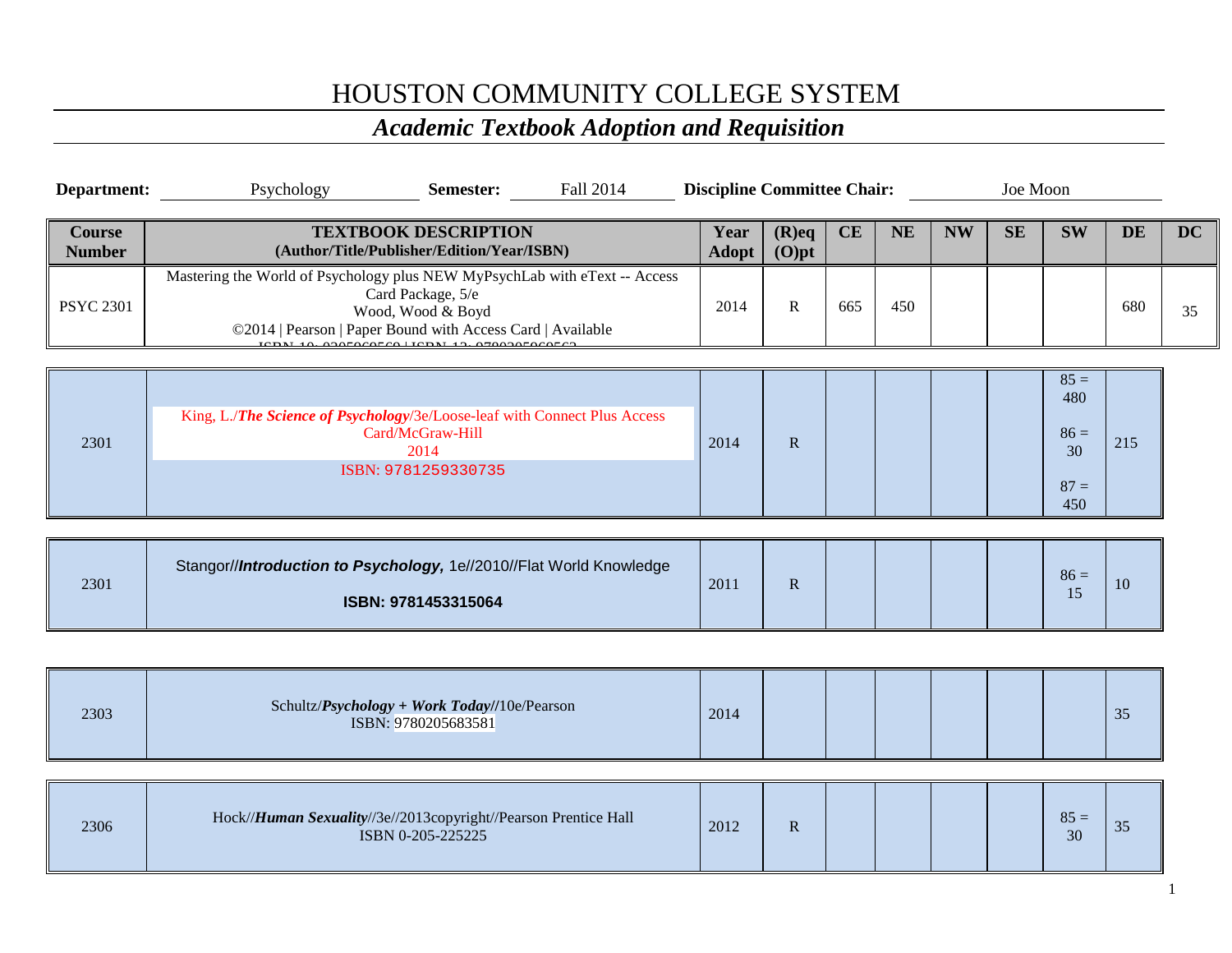| 2307 | Arnett/Adolescence & Emerging Adulthood: A Cultural Approach, Books a la<br><b>Carte Plus MyDevelopmentLab, 5thed</b><br>2013copyright<br>ISBN-10: 0205903851<br>ISBN-13: 978-0-205-903856 | 2012 | R |  |  | 35 |
|------|--------------------------------------------------------------------------------------------------------------------------------------------------------------------------------------------|------|---|--|--|----|
| 2308 | Bee & Boyd//The Developing Child//13e//copyright 2013//Pearson<br>ISBN 10-205-25602-3                                                                                                      | 2012 | R |  |  | 35 |
| 2311 | Bjorklund/The Journey of Adulthood//5ed//2011//Pearson<br>ISBN 13-9780-205-01805-5                                                                                                         | 2011 | R |  |  | 35 |

| <b>Course</b><br><b>Number</b> | <b>TEXTBOOK DESCRIPTION</b><br>(Author/Title/Publisher/Edition/Year/ISBN)                                                                                                                                                   | Year<br><b>Adopt</b> | $(R)$ eq<br>$(O)$ pt | CE  | <b>NE</b> | <b>NW</b> | <b>SE</b> | <b>SW</b>                                      | <b>DE</b> |
|--------------------------------|-----------------------------------------------------------------------------------------------------------------------------------------------------------------------------------------------------------------------------|----------------------|----------------------|-----|-----------|-----------|-----------|------------------------------------------------|-----------|
| 2314                           | Berger//Developing Person Through the Life Span/Worth/9th Edition<br>ISBN-10:1429283815; ISBN-13: 9781429283816<br><b>Available 05.09.2014</b><br><b>Developing Person Through the Life Span</b><br>Kathleen Stassen Berger | 2014                 | $\mathbf R$          | 105 | 125       |           |           | $85 =$<br>240<br>$86 =$<br>30<br>$87 =$<br>180 | 215       |

| 2314 | Boyd & Bee//Lifespan Development//7e//a la carte edition with<br><b>MyPsychLab//Pearson</b><br><b>ISBN: 0133810046</b> | 2014 | R |  |  |  |  |  | 225 |
|------|------------------------------------------------------------------------------------------------------------------------|------|---|--|--|--|--|--|-----|
|------|------------------------------------------------------------------------------------------------------------------------|------|---|--|--|--|--|--|-----|

| 2315 | Weiten, Hammer, & Dunn/Adjust. Wadsworth<br><b>ISBN 1133594980</b> | 2014 | $\mathbf R$ |  |  |  |  |  | $\Omega$ $\Gamma$<br>33 |
|------|--------------------------------------------------------------------|------|-------------|--|--|--|--|--|-------------------------|
|------|--------------------------------------------------------------------|------|-------------|--|--|--|--|--|-------------------------|